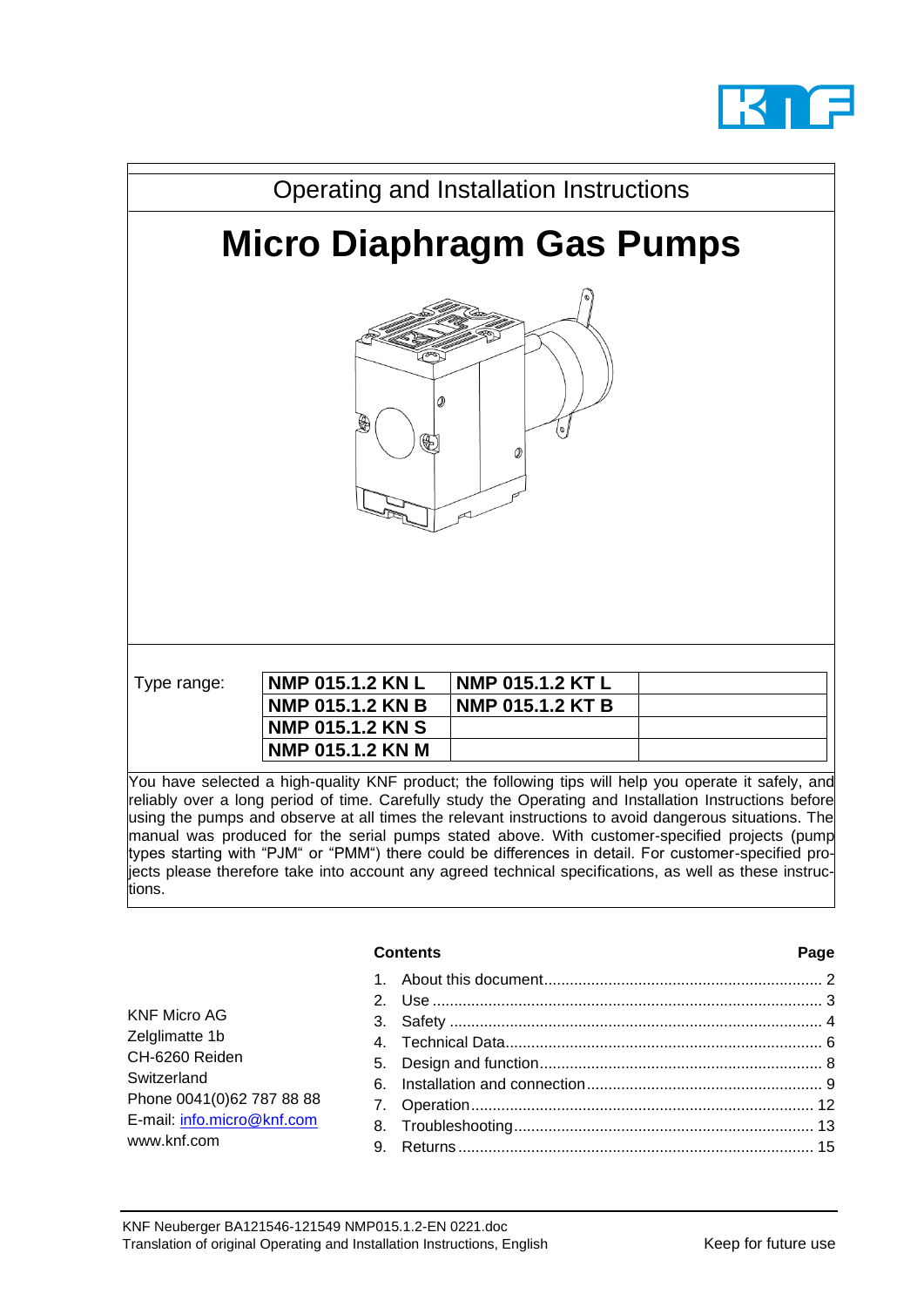# <span id="page-1-0"></span>**1. About this document**

## **1.1. Using the Operating and Installation Instructions**

The Operating and Installation Instructions are part of the pump.

➔ Pass on the Operating and Installation Instructions to the next owner.

Customer-specific project pumps (pump models which begin with "PJ" or "PM") may differ from the Operating and Installation Instructions. Project pumps

> $\rightarrow$  For project pumps, also observe the agreed upon specifications.

## **1.2. Symbols and markings**

**Warning**



A danger warning is located here.

Possible consequences of a failure to observe the warning are specified here. The signal word, e.g. Warning, indicates the danger level.

**→** Measures for avoiding the danger and its consequences are specified here.

### **Danger levels**

| Signal word   Meaning |                                    | Consequences if not observed                                                                   |
|-----------------------|------------------------------------|------------------------------------------------------------------------------------------------|
| <b>DANGER</b>         | ate danger                         | warns of immedi- Death or serious<br>injuries<br>and/or serious damage are the<br>consequence. |
| <b>WARNING</b>        | danger                             | warns of possible Death or serious<br>injuries<br>and/or serious damage are<br>possible.       |
| <b>CAUTION</b>        | dangerous situa- possible.<br>tion | warns of a possibly   Minor injuries or damage are                                             |

*Tab. 1*

### **Other information and symbols**

- ➔ An activity to be carried out (a step) is specified here.
- 1. The first step of an activity to be carried out is specified here. Additional, consecutively numbered steps follow.
- This symbol refers to important information. Ť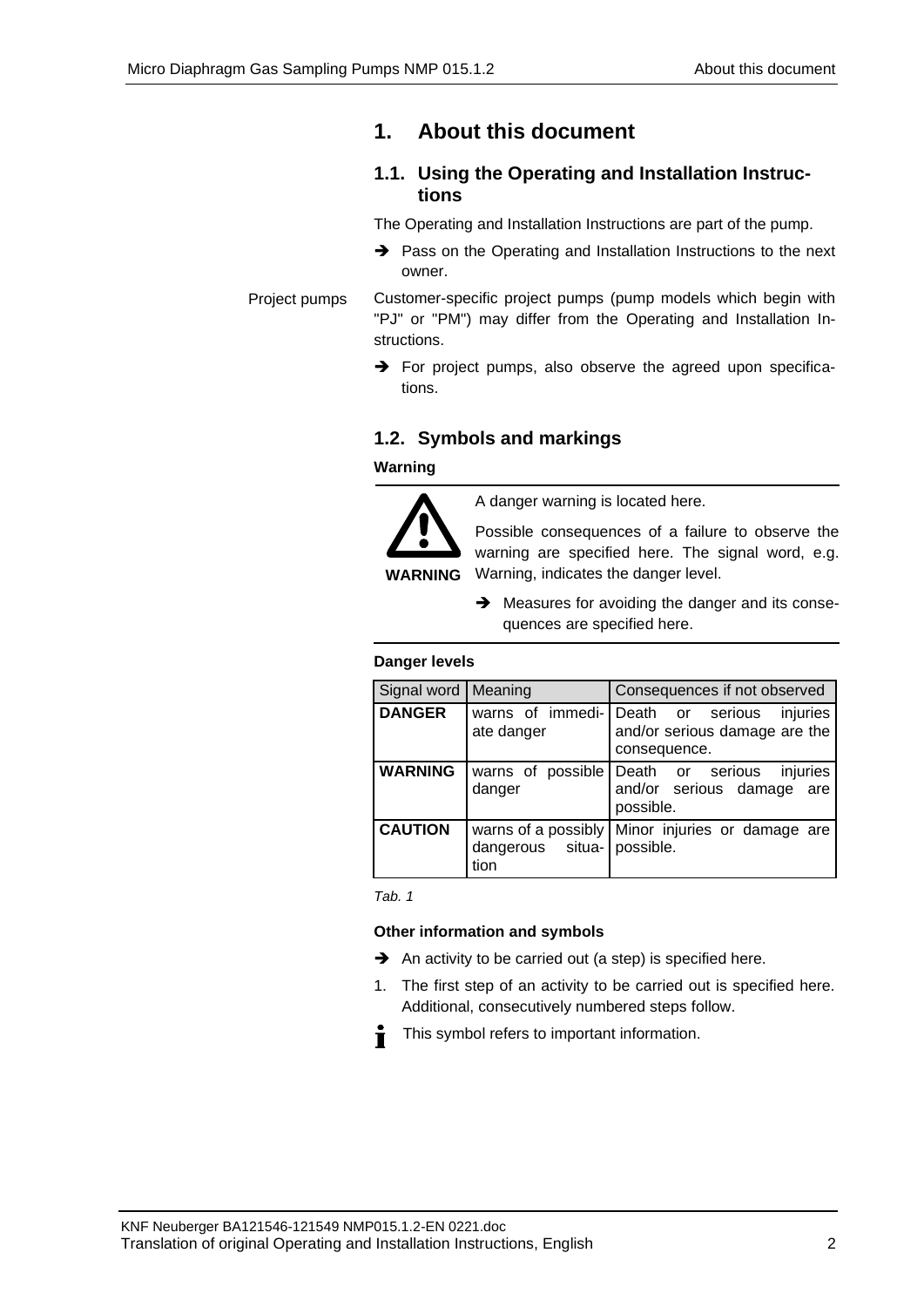## <span id="page-2-0"></span>**2. Use**

## **2.1. Proper use**

The pumps are exclusively intended for transferring gases.

### **Owner's responsibility**

| Operating parameters and<br>conditions | Only install and operate the pumps under the operating parameters<br>and conditions described in Chapter 4, Technical data.                   |
|----------------------------------------|-----------------------------------------------------------------------------------------------------------------------------------------------|
|                                        | Only complete pumps may be taken into service.                                                                                                |
|                                        | Make sure that the installation location is dry and the pump is<br>protected against rain, splash, hose and drip water.                       |
| Requirements for<br>transferred medium | Before using a medium, check whether the medium can be trans-<br>ferred danger-free in the specific application case.                         |
|                                        | Before using a medium, check the compatibility of the materials of<br>the pump head, pump housing, diaphragms, and valves with the<br>medium. |
|                                        | Only transfer gases which remain stable under the pressures and<br>temperatures occurring in the pump.                                        |
|                                        | 2.2. Improper use                                                                                                                             |
|                                        | The pumps may not be operated in an explosive atmosphere.                                                                                     |
|                                        | The pumps are not suitable for pumping dusts.                                                                                                 |

The pumps are not suitable for pumping vapors and liquids.

The pumps must not be used to create vacuum and overpressure simultaneously.

An overpressure must not be applied to the suction side of the pump.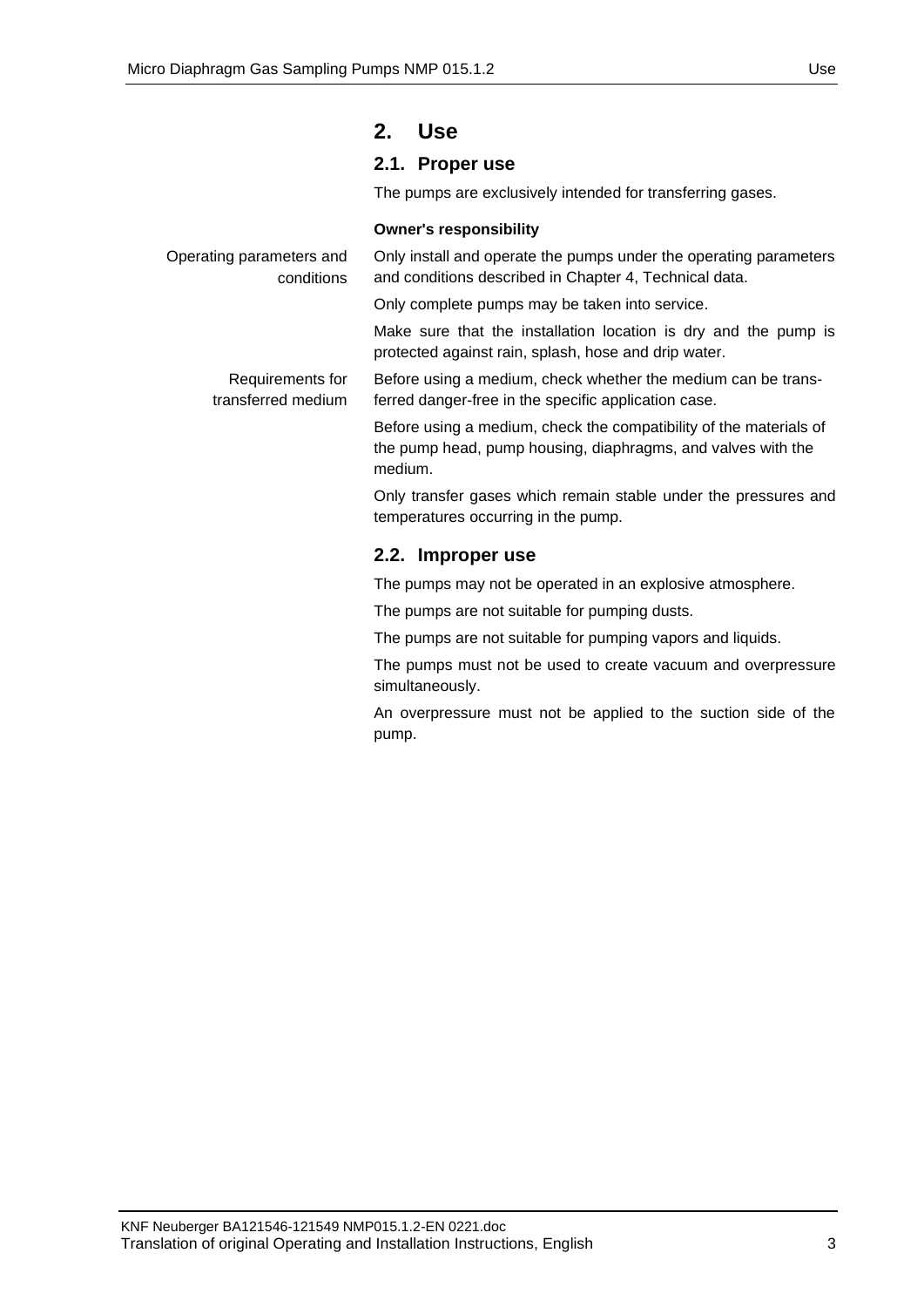# <span id="page-3-0"></span>**3. Safety**

| ÷ | Note the safety precautions in sections 5. Installation and |
|---|-------------------------------------------------------------|
|   | connection, and 6. Operation.                               |

The pumps are built according to the generally recognized rules of technology and in accordance with the occupational safety and accident prevention regulations. Nevertheless, dangers can result during its use which lead to injuries to the user or others, or to damage to the pump or other property. Only use the pumps when they are in good technical and proper working order, in accordance with their intended use, observing the safety advice within the Operating and Installation Instructions, at all times. Make sure that only trained and instructed personnel or specially trained personnel work on the pump. This especially applies to assembly, connection and servicing work. Make sure that the personnel has read and understood the operating instructions, and in particular the "Safety" chapter. Observe the accident prevention and safety regulations when performing any work on the pump and during operation. When transferring dangerous media, observe the safety regulations when handling these media. Be aware that the pumps are not designed to be explosion-proof. Make sure the temperature of the medium is always sufficiently below the ignition temperature of the medium, to avoid ignition or explosion. This also applies for unusual operational situations. Note that the temperature of the medium increases when the pump compresses the medium. Hence, make sure the temperature of the medium is sufficiently below the ignition temperature of the medium, even when it is compressed to the maximum permissible operating pressure of the pump. The maximum permissible operating pressure of the pump is stated in the technical specifications (chapter 4). If necessary, consider any external sources of energy, such as radiation, that may add heat to the medium. In case of doubt, consult the KNF customer service. Store all replacement parts in a protected manner and dispose of them properly in accordance with the applicable environmental protection regulations. Observe the respective national and international regulations. This especially applies to parts contaminated with toxic substances. For the purposes of the Machinery Directive 2006/42/EC, pumps are "partly completed machinery," and are therefore to be regarded as not ready for use. Partly completed machinery may not be commissioned until such time as it has been determined that the machine in which the partly completed machinery is to be assembled is in conformity with the provisions of the Machinery Personnel Working in a safetyconscious manner Handling dangerous media Handling combustible media Environmental protection EC Directives / Standards

Directive 2006/42/EC. The following essential requirements of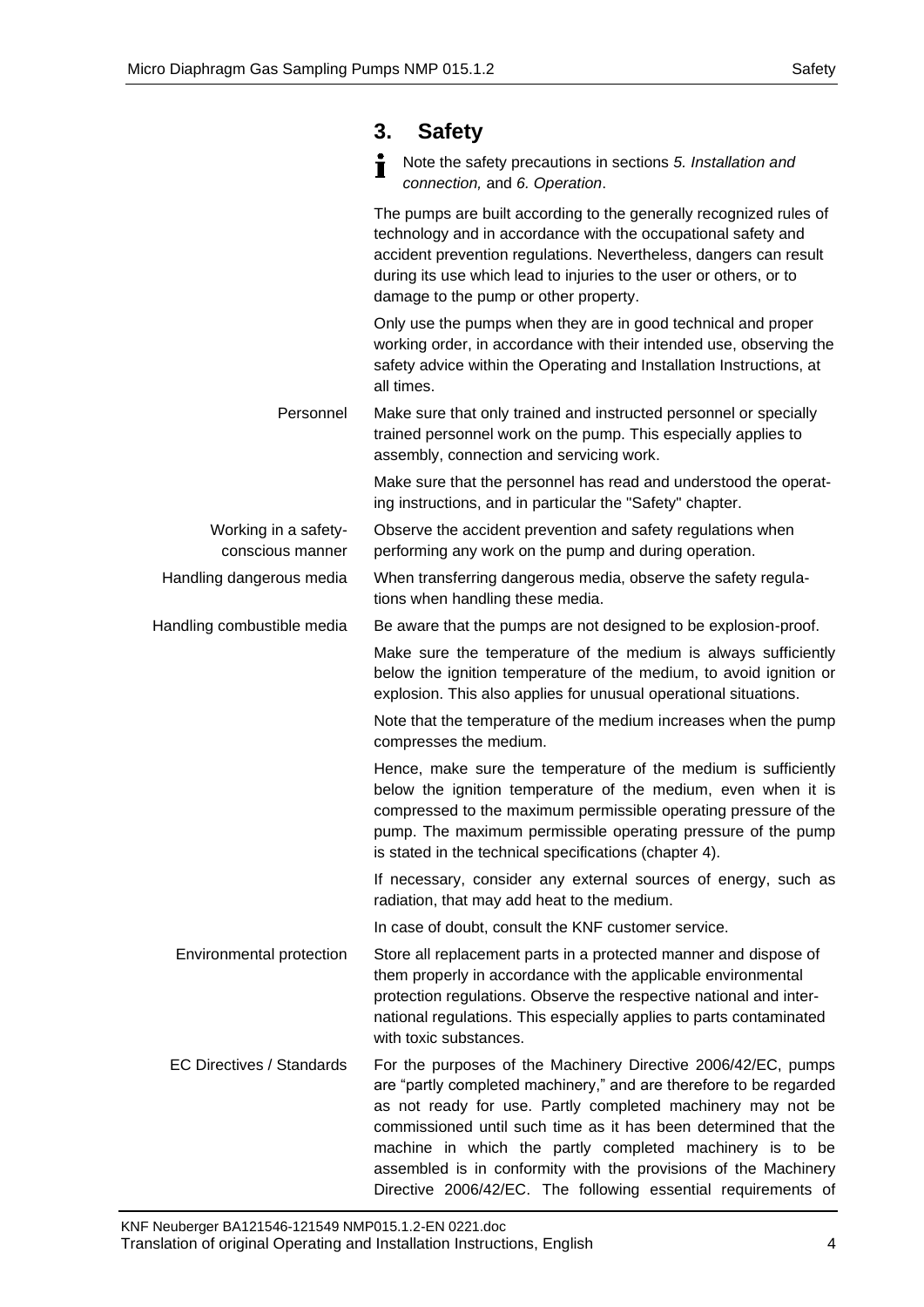Annex I of Directive 2006/42/EC (general principles) are applied and observed:

- − General Principles No. 1
- − No. 1.1.2. / 1.1.3. / 1.3.1. / 1.3.3. / 1.3.4. / 1.4.1. / 1.5.8. / 1.5.9. / 1.7.4. / 1.7.4.1. / 1.7.4.3.

As these partly completed machinery are OEM-models the power supplies and the equipment for disconnecting and switching-off the partly completed machinery respectively have to be considered when mounting as well as over-current and overload protective gear.

In addition a protection against mechanical parts in motion and hot parts, if existing, has to be provided when mounting.



The pumps conform to the EC Directive 2004/108/EC concerning Electromagnetic Compatibility.

The following harmonized standards have been used:

| NMP 015.1.2 KN L<br>NMP 015.1.2 KT L | I NMP 015.1.2 KN M | <b>INMP 015.1.2 KN B</b><br>I NMP 015.1.2 KT B |
|--------------------------------------|--------------------|------------------------------------------------|
| <b>DIN EN 55022</b>                  | I DIN EN 55014-1   | <b>I DIN EN 55014-1/2</b>                      |
| DIN EN 61000-4-2/3/4/5/6/8           |                    | I DIN EN 61000-6-1/3                           |

*Tab. 2* 

Customer service and repairs Only have repairs to the pump carried out by the KNF Customer Service responsible.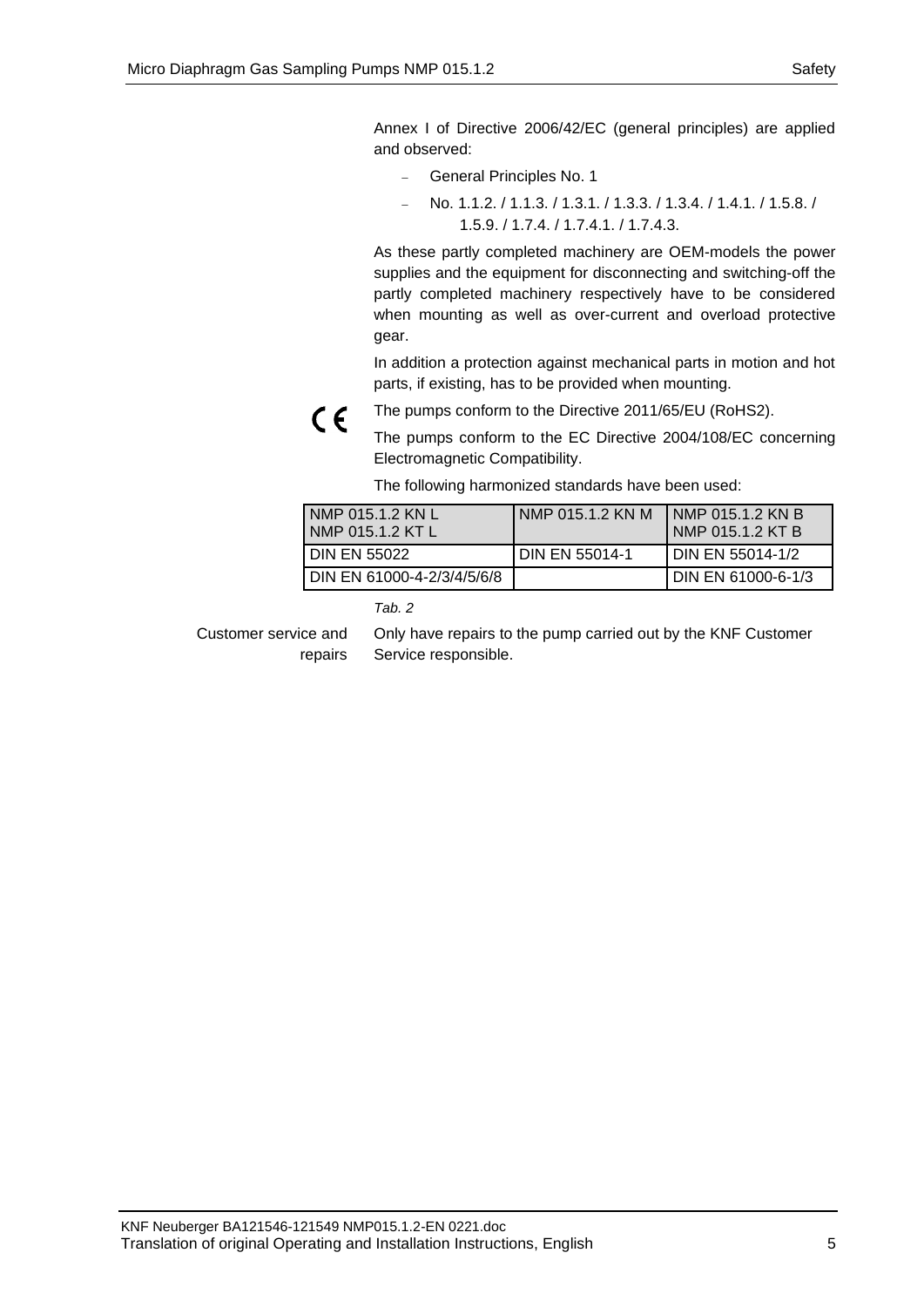# <span id="page-5-0"></span>**4. Technical Data**

## **Pump materials**

NMP 015.1.2 KN

| Assembly            | <b>Material</b> |
|---------------------|-----------------|
| Head plate; housing | l PEEK          |
| Valve plate         | <b>LEPDM</b>    |
| Diaphragm           | I EPDM          |
| Sealing of housing  | FPM             |

*Tab. 3*

## NMP 015.1.2 KT

| Assembly            | <b>Material</b> |
|---------------------|-----------------|
| Head plate; housing | PEEK            |
| Valve plate         | I FFPM          |
| Diaphragm           | <b>PTFE</b>     |
| Sealing of housing  | <b>FPM</b>      |

*Tab. 4*

### **Pneumatic values**

NMP 015.1.2 KN

| Parameter                               | Value |
|-----------------------------------------|-------|
| Max. permissible operating pressure     | 0.6   |
| [bar g]                                 |       |
| Ultimate vacuum [mbar abs.]             | 600   |
| Delivery rate at atm. pressure [I/min]* | 2.1   |

*Tab. 5 \*Liters in standard state (1,013 mbar)*

### NMP 015.1.2 KT

| Parameter                               | Value |
|-----------------------------------------|-------|
| Max. permissible operating pressure     | 0.55  |
| [bar g]                                 |       |
| Ultimate vacuum [mbar abs.]             | 650   |
| Delivery rate at atm. pressure [I/min]* | 1.5   |

*Tab. 6 \*Liters in standard state (1,013 mbar)*

### **Electrical data**

| Parameter       | Value          |
|-----------------|----------------|
| Electrical data | See type plate |

*Tab. 7*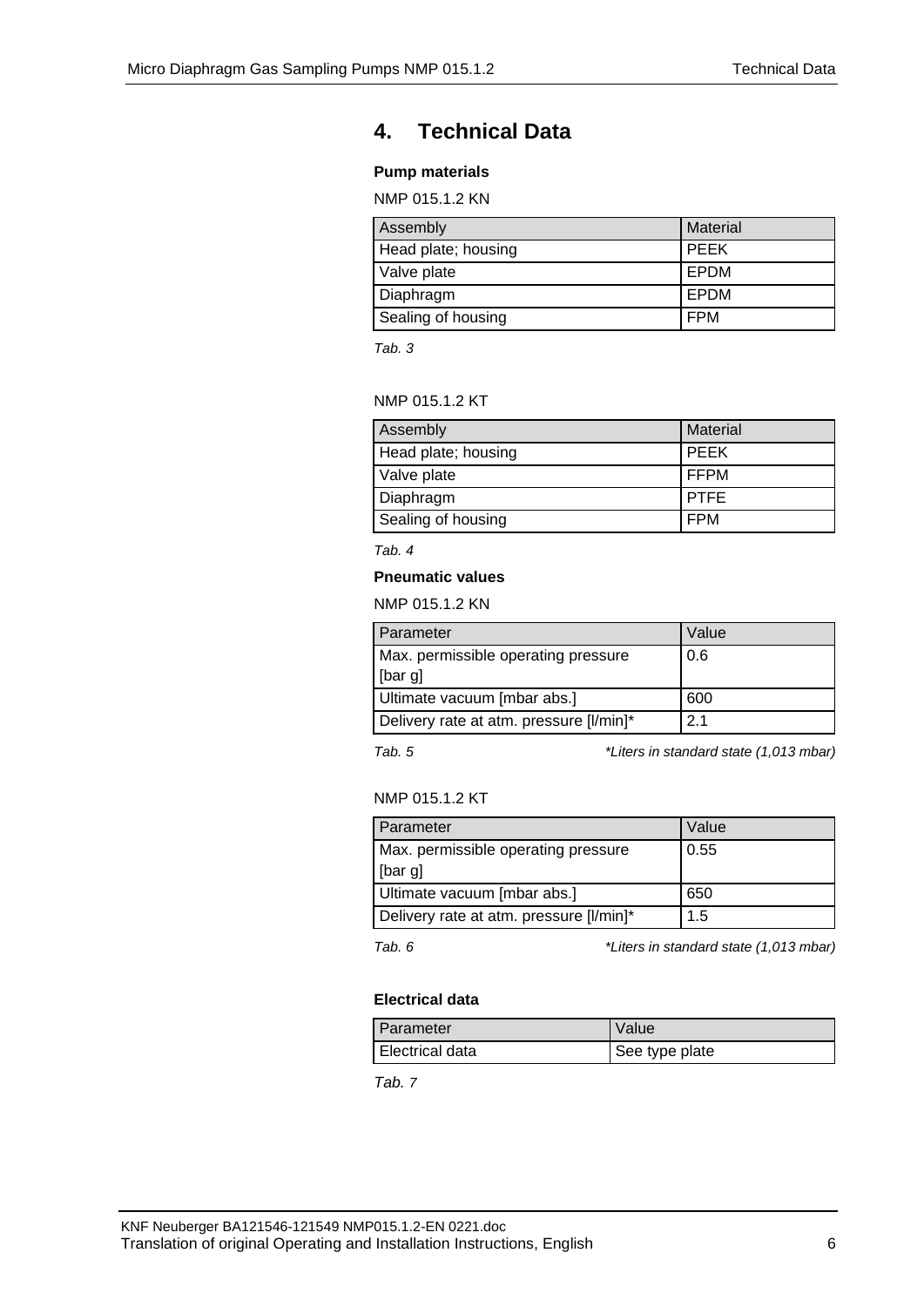## **Other parameters**

| Parameter                                                                | Values                      |
|--------------------------------------------------------------------------|-----------------------------|
| Pneumatic connections<br>NMP 015.1.2 L<br>NMP 015.1.2 S<br>NMP 015.1.2 M | For tube ID 3 mm            |
| Pneumatic connections<br>NMP 015.1.2 B                                   | For tube ID $3 \times 1$ mm |
| Permissible<br>ambient temperature                                       | + 5 °C to + 40 °C           |
| Permissible media temperature                                            | + 5 °C to + 40 °C           |

*Tab. 8*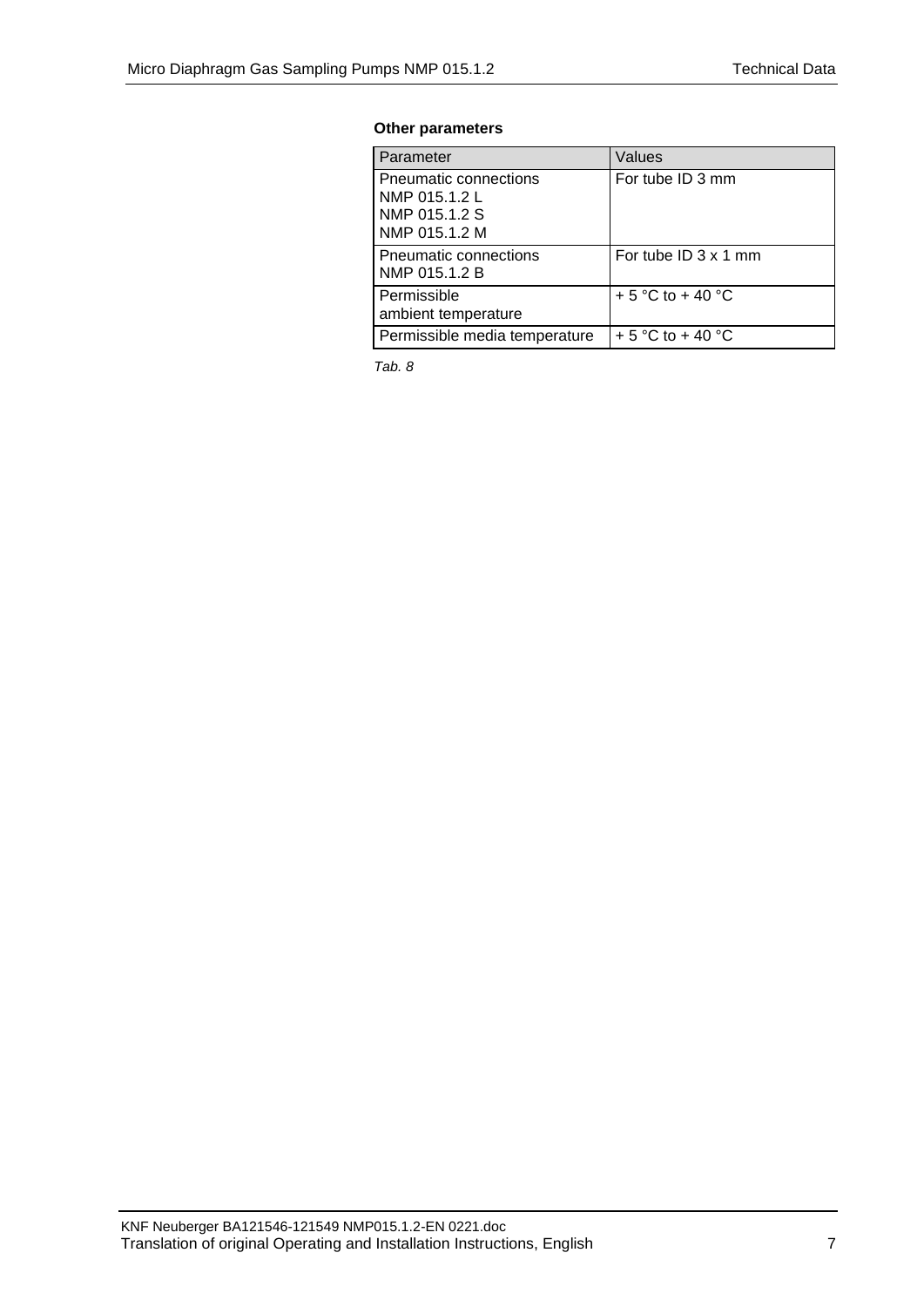### **1** Inlet

- 
- **2** Outlet
- **3** Pump head
- **4** Motor

# <span id="page-7-0"></span>**5. Design and function**

## **Design**



*Fig. 1: Diaphragm pump NMP 015.1.2 KN L*

#### **Function**

- **1** Outlet valve<br>**2** Inlet valve
- **2** Inlet valve<br>**3** Transfer c
- **3** Transfer chamber
- 
- **4** Diaphragm **5** Eccentric
- **6** Connecting rod
- **7** Pump drive





The pumps transfer, compress and evacuate gases.

The elastic diaphragm (**4**) is moved up and down by the eccentric (**5**) and the connecting rod (**6**). In the downward stroke it aspirates the gas to be transferred via the inlet valve (**2**). In the upward stroke, the diaphragm presses the medium out of the pump head via the outlet valve (**1**). The transfer chamber (**3**) is hermetically separated from the pump drive (**7**) by the diaphragm.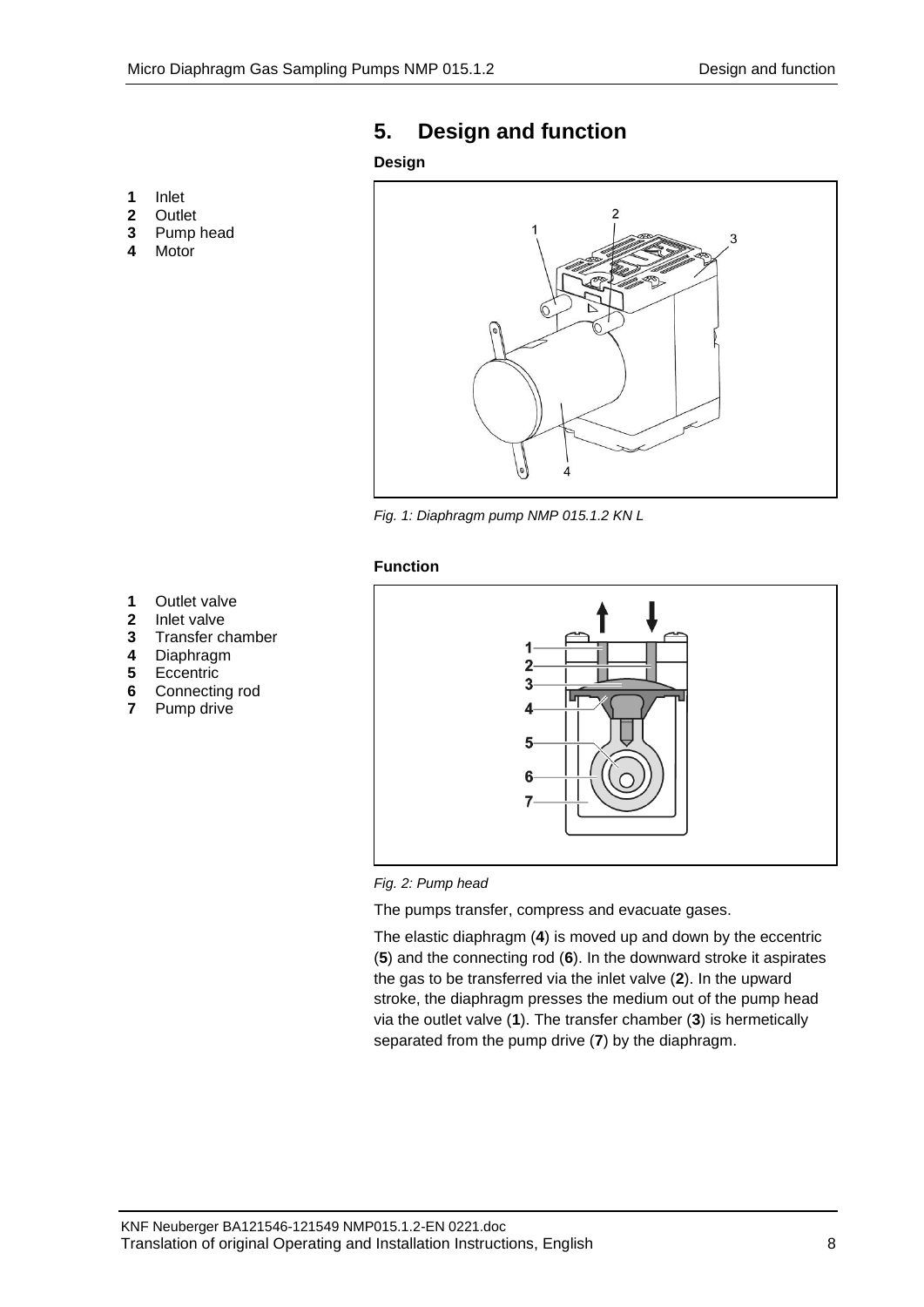Mounting dimensions Installation location

# <span id="page-8-0"></span>**6. Installation and connection**

Only install and operate the pumps under the operating parameters and conditions described in Chapter [4,](#page-5-0) Technical data.

Observe the safety precautions (see Chapter [3\)](#page-3-0).

## **6.1. Installation of the pump**

- ➔ Before installation, store the pump at the installation location to bring it up to ambient temperature.
- ➔ See the data sheet for the mounting dimensions.
- ➔ Make sure that the installation location is dry and the pump is protected against rain, splash, hose and drip water.
- ➔ Install the pump at the highest point in the system to prevent condensate from collecting in the pump head.
- $\rightarrow$  Protect the pump from dust.
- $\rightarrow$  Protect the pump from vibrations and jolts.

## **6.2. Electrical connection**

- ➔ Only have the pump connected by an authorized specialist.
- **→** Only have the pump connected when the power supply is disconnected.
- ➔ In the electrical installation, arrangements (complying with EN 60335-1) must be made for disconnecting the pump motor from the electrical supply.

## **Connecting pump**

- 1. Compare the supply data with the data on the motor-plate. For operating current see type plate.
- The voltage must not vary by more than + 10% and 10% from  $\blacksquare$ that shown on the type-plate.
- 2. Motors with 2 wires (standard configuration): Connect the positive and negative pole.
- Note the proper polarity (see marking on the motor). Incorrect Т lead connection will damage motor.
- 3. Motors with 4 wires: Connect wires: red: V+
	- blue: Ground
	- white: Vctrl 0-5 V DC

green: Frequence output (6 pulses per revolution)

Note the proper polarity (see marking on the motor). Incorrect  $\blacksquare$ lead connection will damage motor.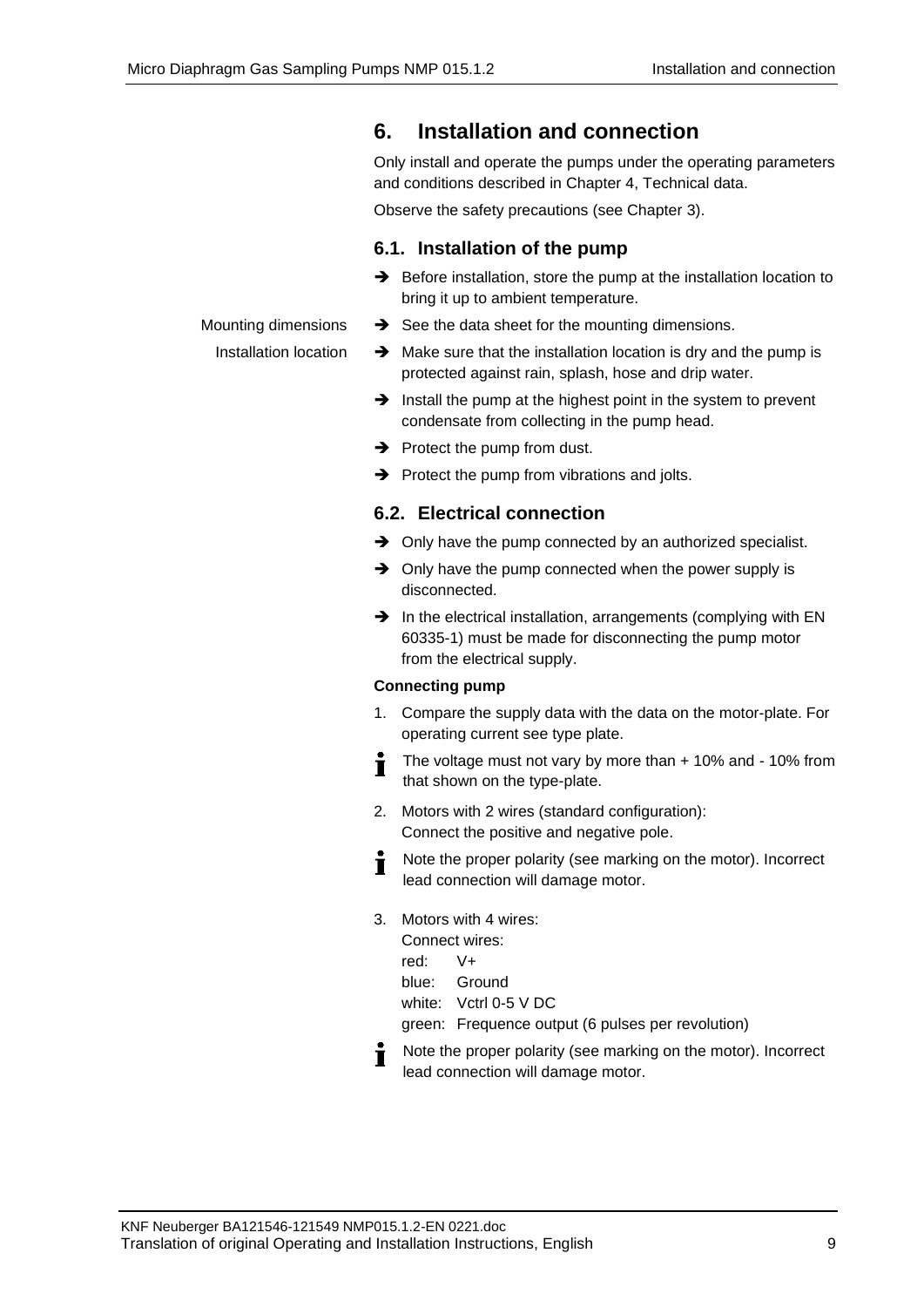### **EMC-compatible Installation (for NMP 015.1.2 K\_ B)**

In order to remove the electrical interference according to EN 55014-1:1993 + A1:1997 all pumps with brushless DC motor must be equipped with an additional electronic circuit. This electronic circuit has to be installed as close to the motor as possible.

The supplemental circuit must be structured according to the following electrical diagram and the components defined therein in order to achieve the required level of suppression.

C: Capacitor 68 µF



*Fig. 3: Electrical diagram of the supplemental circuit*

### **Fixation**

The pump has four mounting points, which allow an easy fixation of the pump with M1.6 x 16mm screws.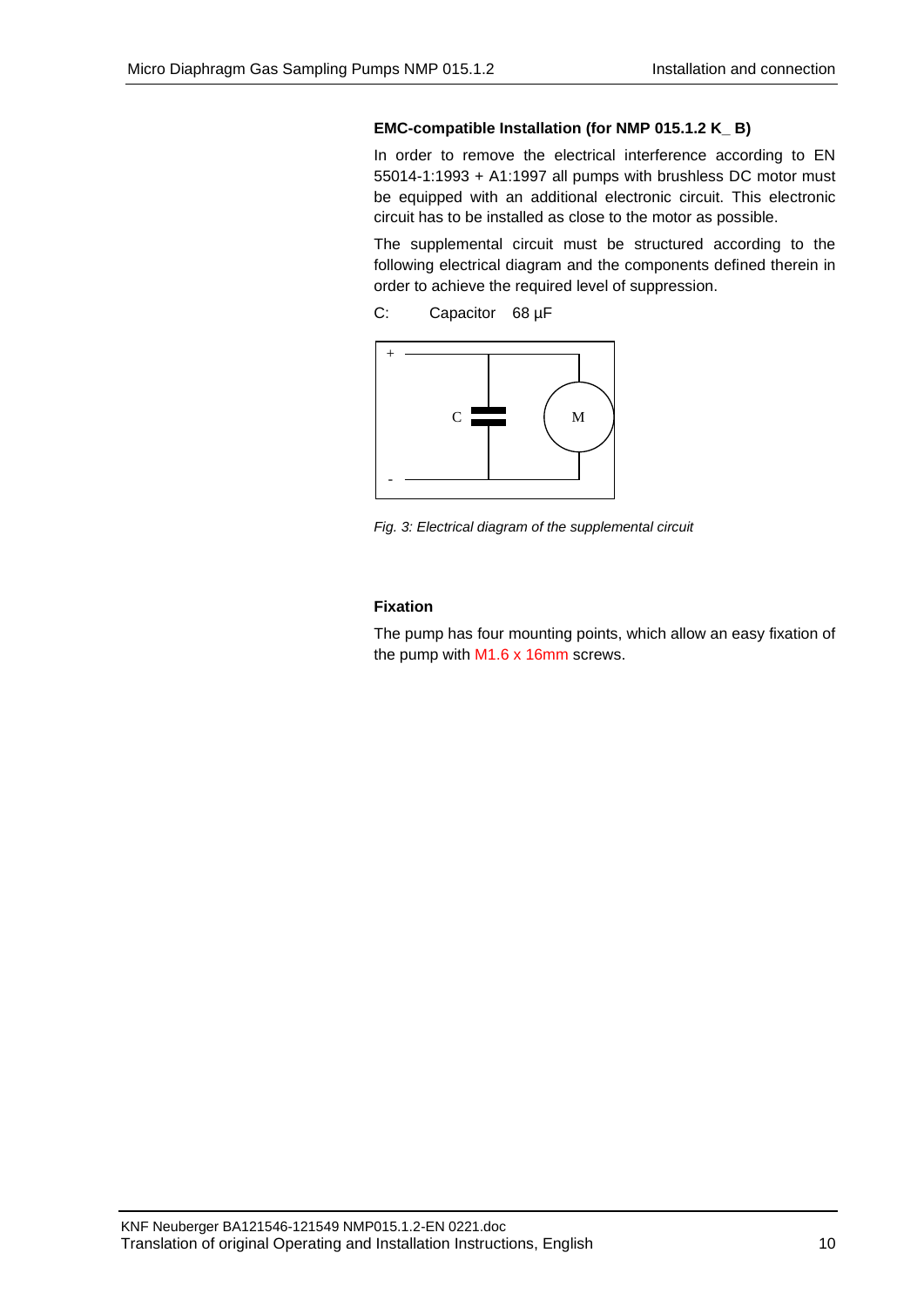## **6.3. Pneumatic connection**

| Connected<br>components | $\rightarrow$ Only connect components to the pump which are designed for<br>the pneumatic data of the pump (see Chapter 4, Technical da-<br>ta). |
|-------------------------|--------------------------------------------------------------------------------------------------------------------------------------------------|
| Pump exhaust            | $\rightarrow$ If the pump is used as a vacuum pump, safely discharge the                                                                         |

pump exhaust at the pump´s pneumatic outlet.

## **Connecting pump**

- A marking on the pump head shows the direction of flow. Ť
- 1. Remove the protective plugs from the hose connectors.
- 2. Connect the suction line and pressure line.
- 3. Lay the suction and pressure line at a downward angle to prevent condensate from running into the pump.

## **6.4. Fixation**

The pump has four mounting points, which allow an easy fixation of the pump with 2x Delta PT25 screws.

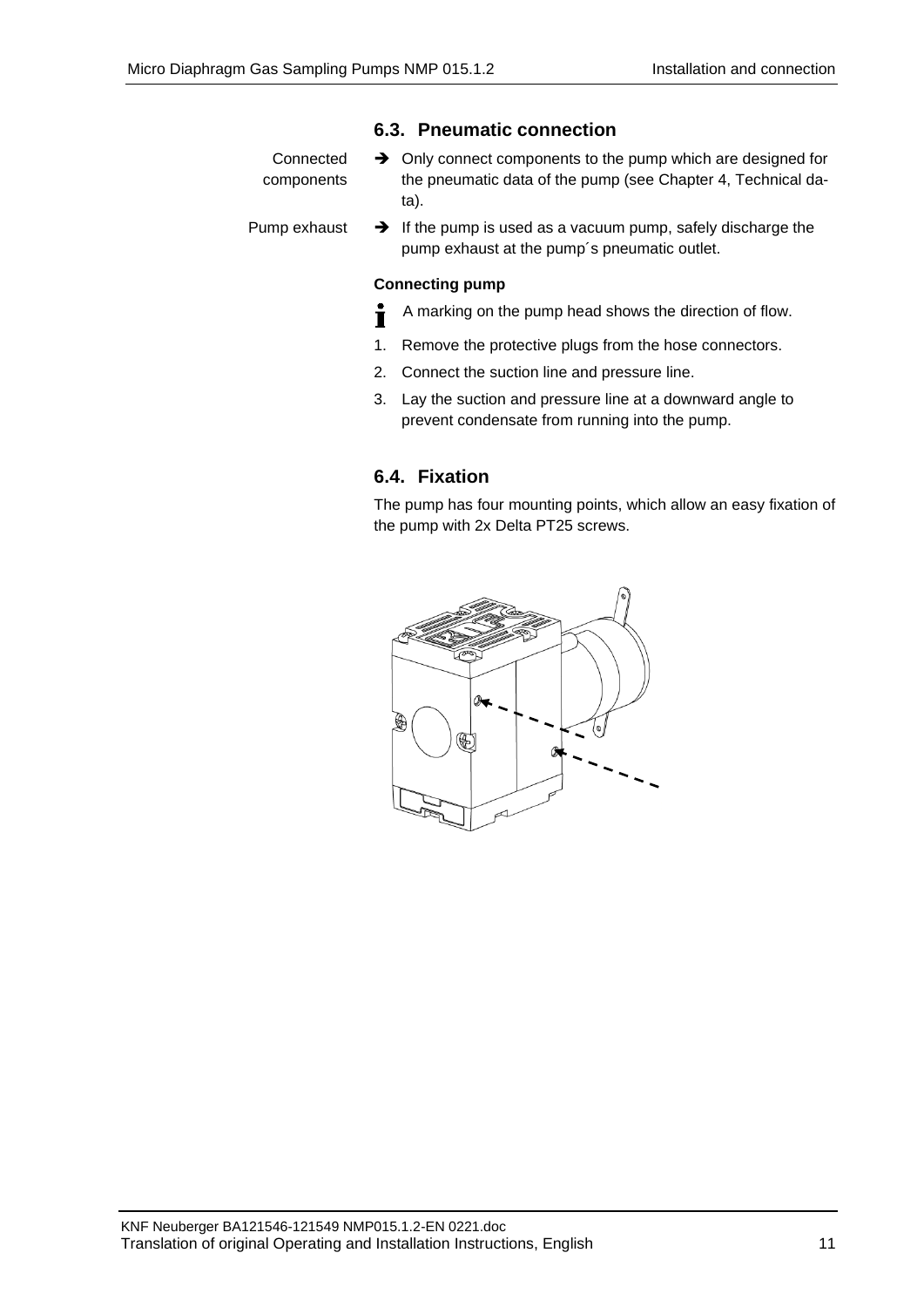# <span id="page-11-0"></span>**7. Operation**

Only operate the pumps under the operating parameters and conditions described in Chapter [4,](#page-5-0) Technical data.

Make sure the pumps are used properly (see section 2.1).

Make sure the pumps are not used improperly (see section 2.2).

Observe the safety precautions (see Chapter [3\)](#page-3-0).

**WARNUNG**

Hazard of the pump head bursting due to excessive pressure increase

- **→** Do not exceed max. permissible operating pressure (see Chapter 4, Technical data).
- **→** Monitor pressure during operation.
- $\rightarrow$  If the pressure exceeds the maximum permissible operating pressure, immediately switch off pump and eliminate fault (see Chapter 8. Troubleshooting).
- ➔ Only throttle or regulate the air or gas quantity in the suction line to prevent the maximum permissible operating pressure from being exceeded.
- $\rightarrow$  If the air or gas quantity in the pressure line is throttled or regulated, make sure that the maximum permissible operating pressure is not exceeded.
- Excessive pressure (with all of the related hazards) can be prevented by placing a bypass line with a pressure-relief valve between the pressure and suctions sides of the pump. For further information, contact our technical adviser (see front page for telephone number). ➔ With the pump at a standstill, open pressure vacuum and suction lines to normal atmospheric pressure. Pump standstill
- The pump may not start up against pressure or vacuum during Switching pump on  $\blacksquare$ switch-on. This also applies in operation following a brief power failure.
	- ➔ Make sure that normal atmospheric pressure is present in the lines during switch-on.
	- ➔ Regulary inspect the pump for external damage or leaks. Inspection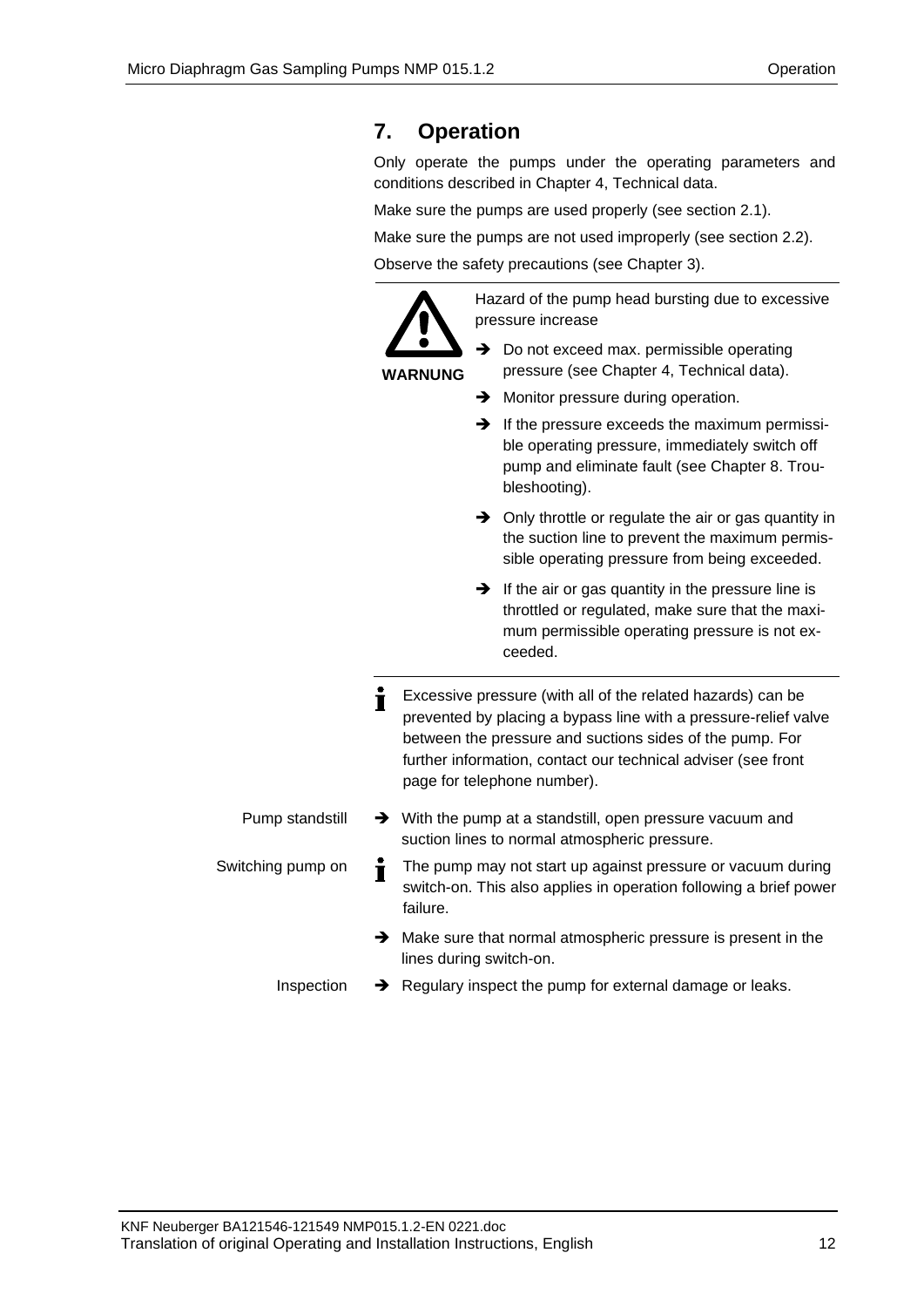# <span id="page-12-0"></span>**8. Troubleshooting**

- ➔ Disconnect the pump power supply before working on the pump.
- **→** Make sure the pump is deenergized and secure.

Check the pump (see Tab. 9 and 10).

| <b>Pump does not transfer</b>                     |                                                        |
|---------------------------------------------------|--------------------------------------------------------|
| Cause                                             | Fault remedy                                           |
| Connections or lines blocked.                     | Check connections and lines.<br>→                      |
|                                                   | Remove blockage.<br>→                                  |
| External valve is closed or filter<br>is clogged. | Check external valves and filters.<br>→                |
| Condensate has collected in<br>pump head.         | $\rightarrow$ Install pump at highest point in system. |
| Diaphragm or valve plates are<br>worn.            | Replace pump.<br>→                                     |

*Tab. 9*

| Flow rate, pressure or vacuum too low                                                                                                      |                                                                                                                                                                                                       |
|--------------------------------------------------------------------------------------------------------------------------------------------|-------------------------------------------------------------------------------------------------------------------------------------------------------------------------------------------------------|
| The pump does not achieve the output specified in the Technical data or the data sheet.                                                    |                                                                                                                                                                                                       |
| Cause                                                                                                                                      | Fault remedy                                                                                                                                                                                          |
| Condensate has collected in<br>pump head.                                                                                                  | Install pump at highest point in system.<br>→                                                                                                                                                         |
| There is gauge pressure on<br>pressure side and at the same<br>time vacuum or a pressure<br>above atmospheric pressure on<br>suction side. | →<br>Change the pressure conditions.                                                                                                                                                                  |
| Pneumatic lines or connection<br>parts have an insufficient cross<br>section.                                                              | →<br>Disconnect pump from system to determine output values.<br>Eliminate throttling (e.g. valve) if necessary.<br>→<br>Use lines or connection parts with larger cross section if<br>→<br>necessary. |
| Leaks occur on connections,<br>lines or pump head.                                                                                         | Eliminate leaks.<br>→                                                                                                                                                                                 |
| Connections or lines completely<br>or partially jammed.                                                                                    | Check connections and lines.<br>→<br>Remove the jamming parts and particles.<br>→                                                                                                                     |
| Head parts are soiled.                                                                                                                     | Clean head components.<br>→                                                                                                                                                                           |
| Diaphragm or valve plates are<br>worn.                                                                                                     | →<br>Replace pump.                                                                                                                                                                                    |

*Tab. 10*

### **Fault cannot be rectified**

If you are unable to determine any of the specified causes, send the pump to KNF Customer Service (see last page for the address).

- 1. Flush the pump to free the pump head of dangerous or aggressive gases.
- 2. Remove the pump
- 3. Clean the pump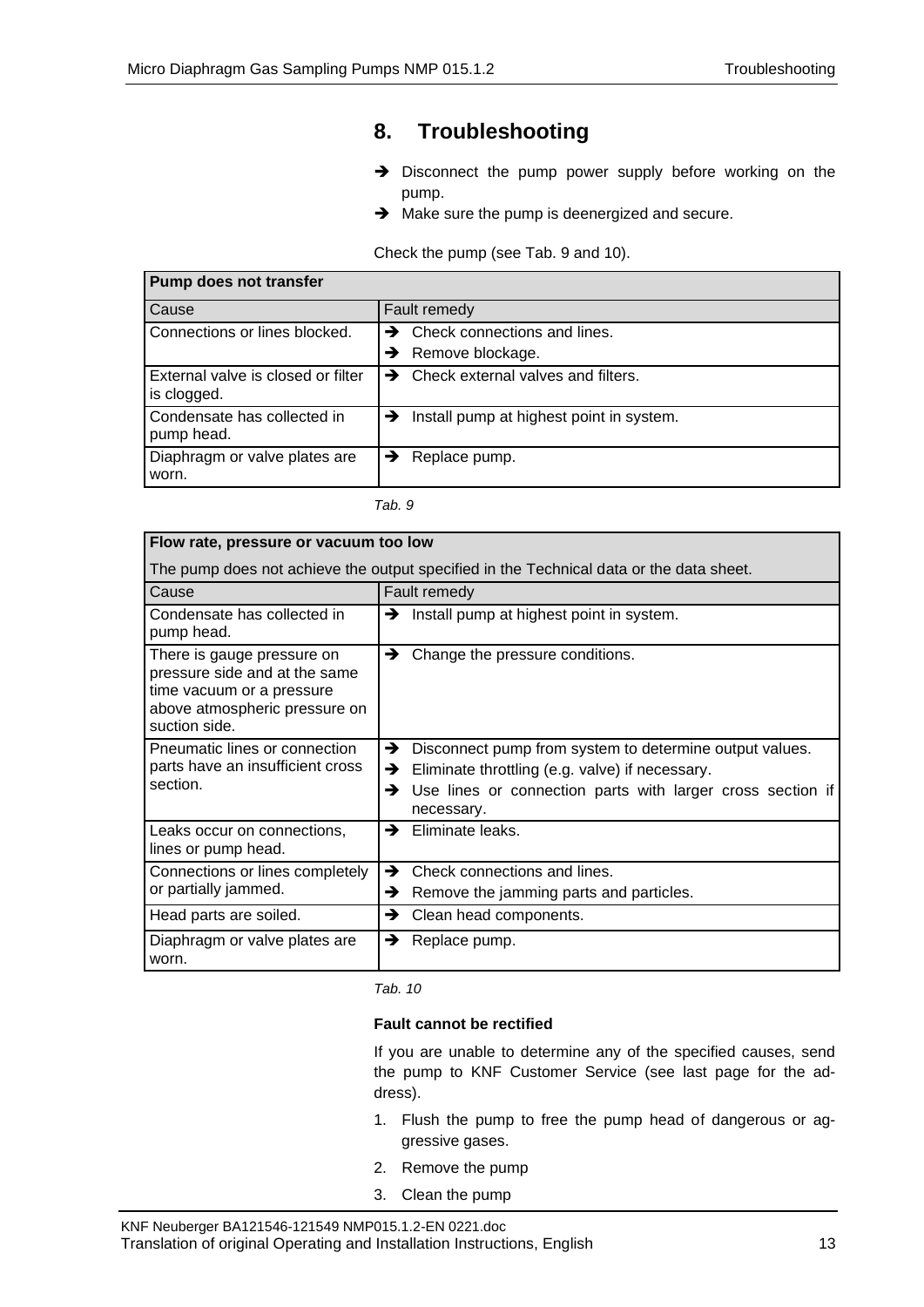4. Send the pump, together with completed Health and Safety Clearance and Decontamination Form to KNF stating the nature of the transferred medium.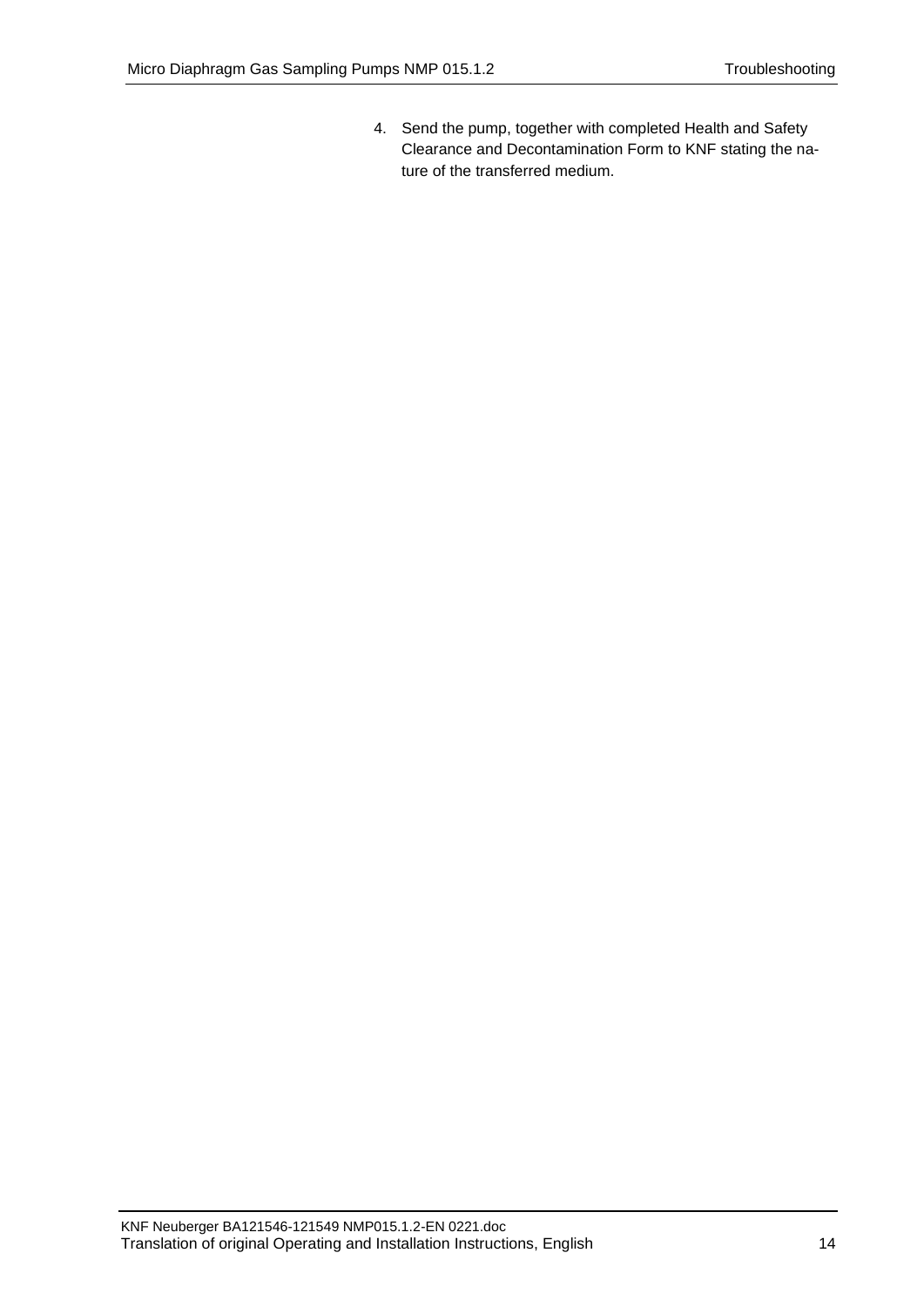## <span id="page-14-0"></span>**9. Returns**

## **Preparing for return**

1. Flush the pump with air for a few minutes (if necessary for safety reasons: with inert gas) to free the pump head of dangerous or aggressive gases (see Chapter Flushing the pump).

Please contact your KNF sales partner if the pump cannot be Ť flushed due to damages

- 2. Remove the pump.
- 3. Clean the pump (see the Chapter Cleaning the pump).
- 4. Send the pump together with completed Health and Safety Clearance and Decontamination Form to KNF, stating the nature of the transferred medium.
- 5. Package the device securely to prevent further damage to the product. If necessary, request an original packaging at a charge.

### **Returns**

KNF shall undertake to repair the pump only under the condition that the customer presents a certificate regarding the medium that is pumped and the cleaning of the pump. Please follow the instructions at knf.com/repairs.

Contact your KNF sales partner directly if you require additional support for your return service.